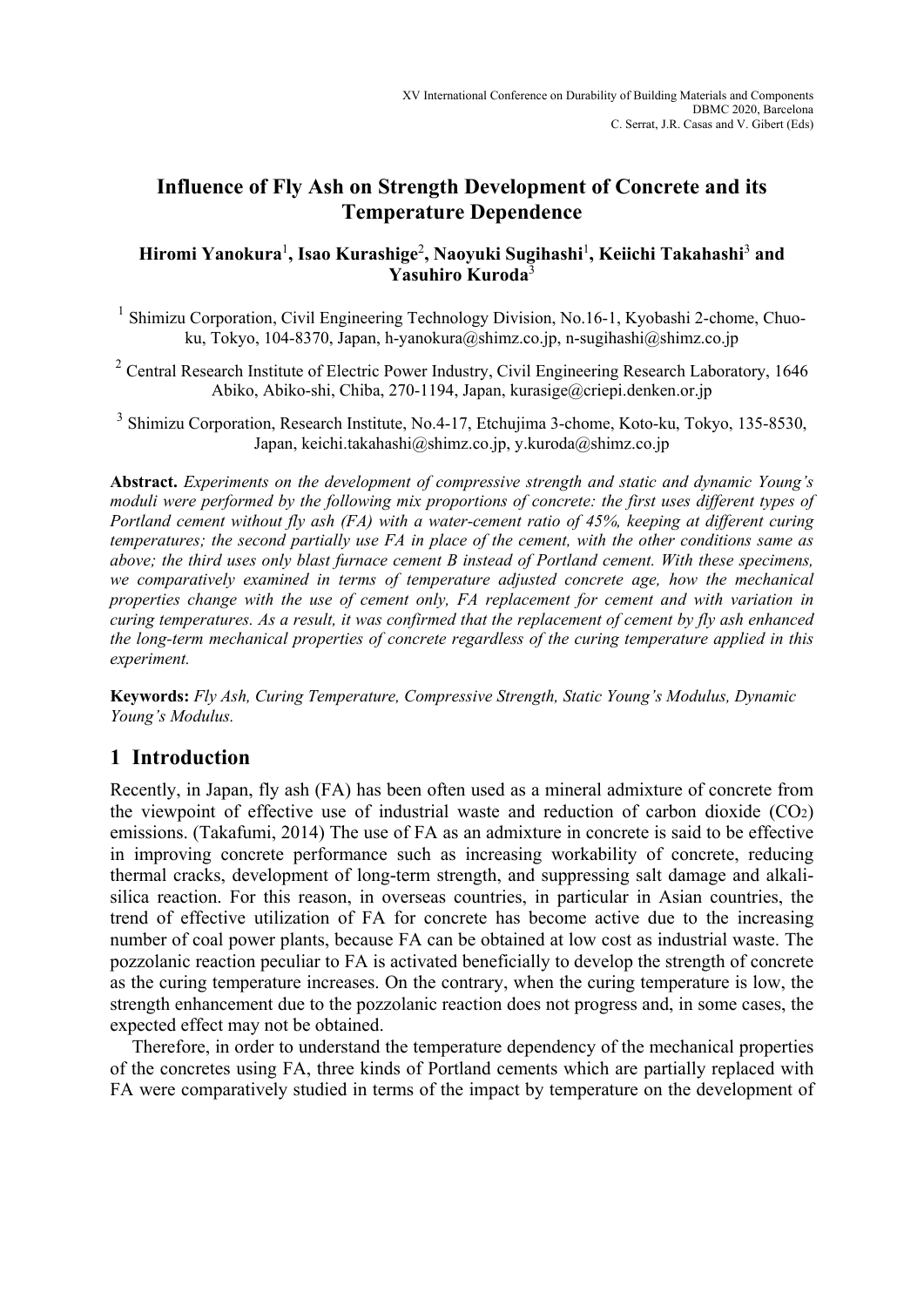mechanical properties of concrete. Note that we obtained basic data on the mechanical properties of cement types and curing temperatures in order to make full use of the effect of fly ash used in place of cement.

# **2 Experiment Plan**

## **2.1 Outline of the Experiment**

Regarding the use of cements and FA, one case is that different mix proportions for concrete are prepared at curing temperatures of 5, 10, 20, and 30°C, using only normal Portland cement (N), moderate heat Portland cement (M), or low heat Portland cement (L) respectively with no FA, and another case is that the mix proportions are prepared in the same condition as above, except 30 % of the proportion of the cement was substituted by FA. The specimens of concrete prepared were tested to obtain the strength development (for the case of N, 15% substitution of FA was also applied). For comparison, a mix proportion using blast furnace cement B instead of cement was used in the experiment.

## **2.2 Materials and Mix Proportions**

Table 1 shows the list of materials used, Table 2 the quality of FA, and Table 3 the mix proportions (blending). The FA used is JIS A 6201 FA II class product from Noshiro Thermal Power Plant, and water to binder ratio (W/B) is set to be constant at 45%. Limestone fine



powder (LP) was used to stabilize the fresh properties of mix proportions (blending) with the FA replacement ratio of 30%.

Concrete mixing was carried out in an environment of 20  $\pm$  3 °C using a horizontal biaxial forced mixing mixer with a nominal capacity of 100 liters. The target slump 60 minutes after the concrete is mixed up was  $18.0 \pm 2.5$  cm, the target air content was  $5.5 \pm 1.5$ %, and the

rates of air-entraining water reducing agent (AD) and air-entraining agent (AE) were Register for free of https//www.scipedia.com to download the version without the watermark

| Material            | Symbol    | Name and quality                                                                  |  |  |
|---------------------|-----------|-----------------------------------------------------------------------------------|--|--|
|                     | N         | Normal Portland cement<br>Density $3.16$ g/cm <sup>3</sup>                        |  |  |
|                     | M         | Moderate heat Portland cement<br>Density $3.21$ g/cm <sup>3</sup>                 |  |  |
| <b>Binder</b>       | L         | Low heat Portland cement<br>Density 3.22 g/cm <sup>3</sup>                        |  |  |
|                     | <b>BB</b> | Blast furnace cement B<br>Density $3.04$ g/cm <sup>3</sup>                        |  |  |
| Mineral             | FA        | Fly ash Density 2.19 $g/cm3$                                                      |  |  |
| admixture           | LP        | Limestone fine powder<br>Density $2.70$ g/cm <sup>3</sup>                         |  |  |
| Fine<br>aggregate   | S         | Limestone crushed sand<br>Surface dry condition density 2.67 $g/cm3$              |  |  |
| Coarse<br>aggregate | G         | Limestone crushed stone<br>Surface dry condition density $2.70$ g/cm <sup>3</sup> |  |  |
| Chemical            | AD        | AE water reducing agent                                                           |  |  |
| admixture           | AE.       | AE agent (the agent for FA is used for<br>FA concrete.)                           |  |  |

**Table 1**. List of materials used.

**Table 2**. Quality data of FA.

|                         | Test result                                          |       |  |
|-------------------------|------------------------------------------------------|-------|--|
| Silicon dioxide $(\% )$ | 66.6                                                 |       |  |
| Moisture $(\% )$        | 0.1                                                  |       |  |
| Ignition loss $(\% )$   | 2.0                                                  |       |  |
| Density $(g/cm^3)$      | 2.19                                                 |       |  |
| Fineness                | Specific surface area by Blaine<br>method $(cm^2/g)$ | 3,880 |  |
| Flow value ratio        |                                                      | 104   |  |
| Activity<br>index       | Concrete age 28 days                                 | 86    |  |
| (9/0)                   | Concrete age 91 days                                 | 100   |  |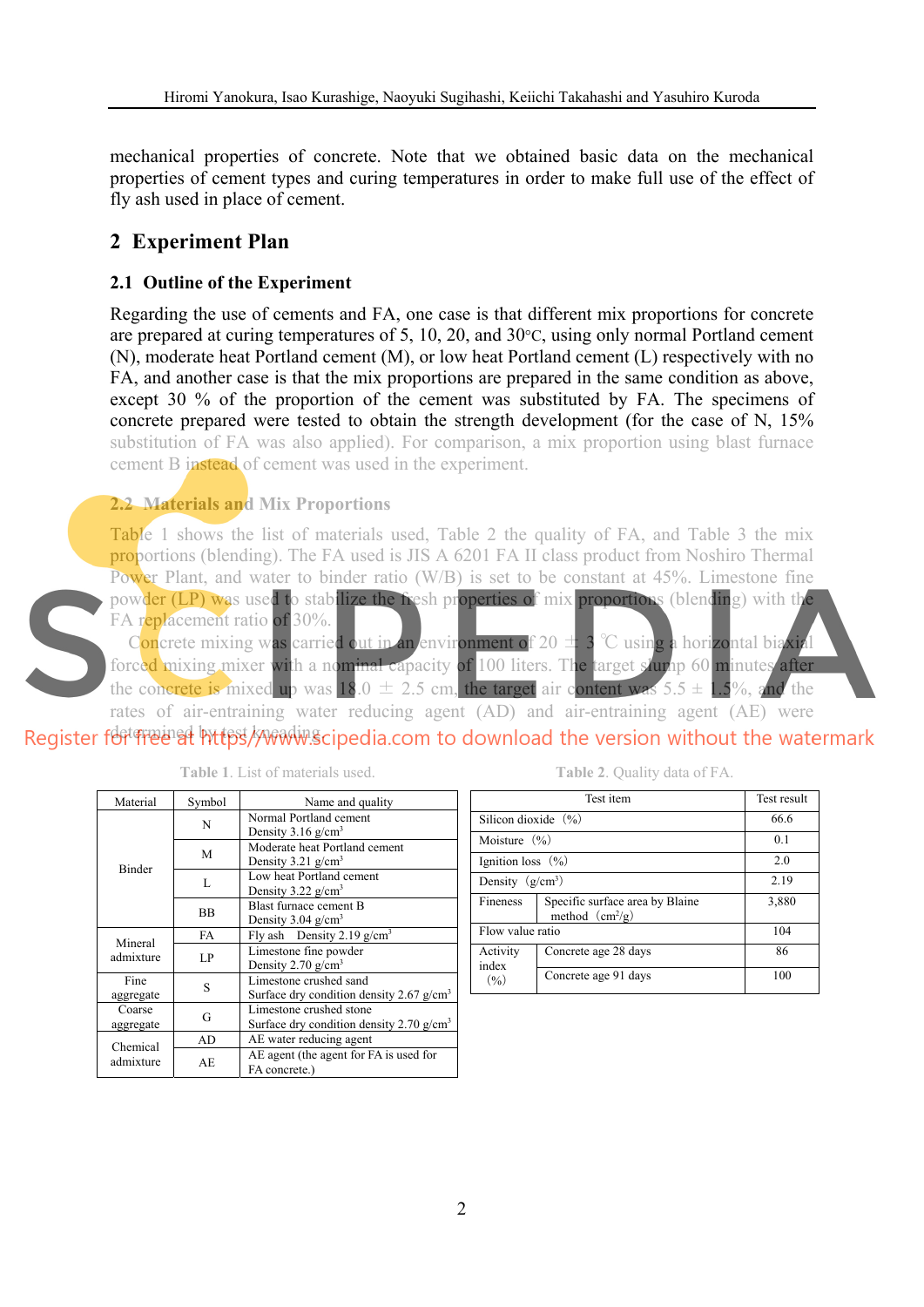### **2.3 Test Items and Methods**

Test items and test methods are shown in Table 4. Specimens were taken after confirming that the slump and air content satisfied the target values at a test of fresh concrete 60 minutes after the mixing. After curing 24 hours in an initial curing room at a temperature of  $20 \pm 2$ °C with a relative humidity of 95% or more, the specimens were removed from their forms to be cured in the water at specified temperature conditions until specified ages when the specimens were subjected to various tests.

## **3 Test Results and Discussions**

### **3.1 Test Results of Fresh Concrete**

Table 5 shows the test results of fresh concrete. At every mix proportion, the slump and air content after 60 minutes met the targets. Remarkably, the mix proportion with 30% FA replacement, despite the high use of AE agent, recorded a more than 0.5% decrease in air content presumably due to unburned carbon of FA. In particular, the mix of LF30 had an extremely high decrease of 2.4% in air content.



|  |  | Table 4. Test items and methods. |
|--|--|----------------------------------|
|--|--|----------------------------------|

| Test item               | Test method       | Description                                                 |
|-------------------------|-------------------|-------------------------------------------------------------|
| Slump                   | <b>JIS A 1101</b> |                                                             |
| Air content             | <b>JIS A 1128</b> | Tested 5<br>minutes<br>and 60 minutes                       |
| Mass of unit volume     | JIS A 1116        | after being mixed<br>up                                     |
| Concrete temperature    | JIS A 1156        |                                                             |
| Compressive strength    | <b>JIS A 1108</b> | Tested at the age of                                        |
| Static Young's modulus  | <b>JIS A 1149</b> | $7 \text{ days}$ , $28 \text{ days}$ ,<br>56 days, 91 days, |
| Dynamic Young's modulus | <b>JIS A 1127</b> | 182 days, 364 days                                          |
|                         |                   |                                                             |

**Table 5**. Test results of fresh concrete.

|             | Slump             |      | Air content |     | Mass of unit                                |      | Concrete    |     |
|-------------|-------------------|------|-------------|-----|---------------------------------------------|------|-------------|-----|
| Sym         | (c <sub>m</sub> ) |      | (9/0)       |     | volume                                      |      | temperature |     |
| -bol        |                   |      |             |     | $\left(\frac{\text{kg}}{\text{m}^3}\right)$ |      | (°C)        |     |
|             | 5                 | 60   | 5           | 60  | 5                                           | 60   | 5           | 60  |
|             | min               | min  | min         | min | min                                         | min  | min         | min |
| N           | 20.0              | 19.5 | 6.1         | 5.7 | 2324                                        | 2319 | 21          | 21  |
| M           | 18.5              | 20.0 | 6.5         | 6.7 | 2303                                        | 2296 | 19          | 19  |
| L           | 21.5              | 20.5 | 6.3         | 6.1 | 2312                                        | 2309 | 19          | 19  |
| <b>BB</b>   | 19.5              | 20.0 | 4.9         | 5.3 | 2333                                        | 2322 | 19          | 19  |
| <b>NF15</b> | 18.0              | 18.0 | 5.3         | 5.4 | 2325                                        | 2315 | 21          | 21  |
| <b>NF30</b> | 18.0              | 17.5 | 7.1         | 6.5 | 2255                                        | 2277 | 21          | 21  |
| <b>MF30</b> | 17.0              | 20.0 | 7.0         | 6.5 | 2263                                        | 2279 | 21          | 21  |
| LF30        | 19.5              | 18.5 | 8.5         | 6.1 | 2282                                        | 2294 | 22          | 21  |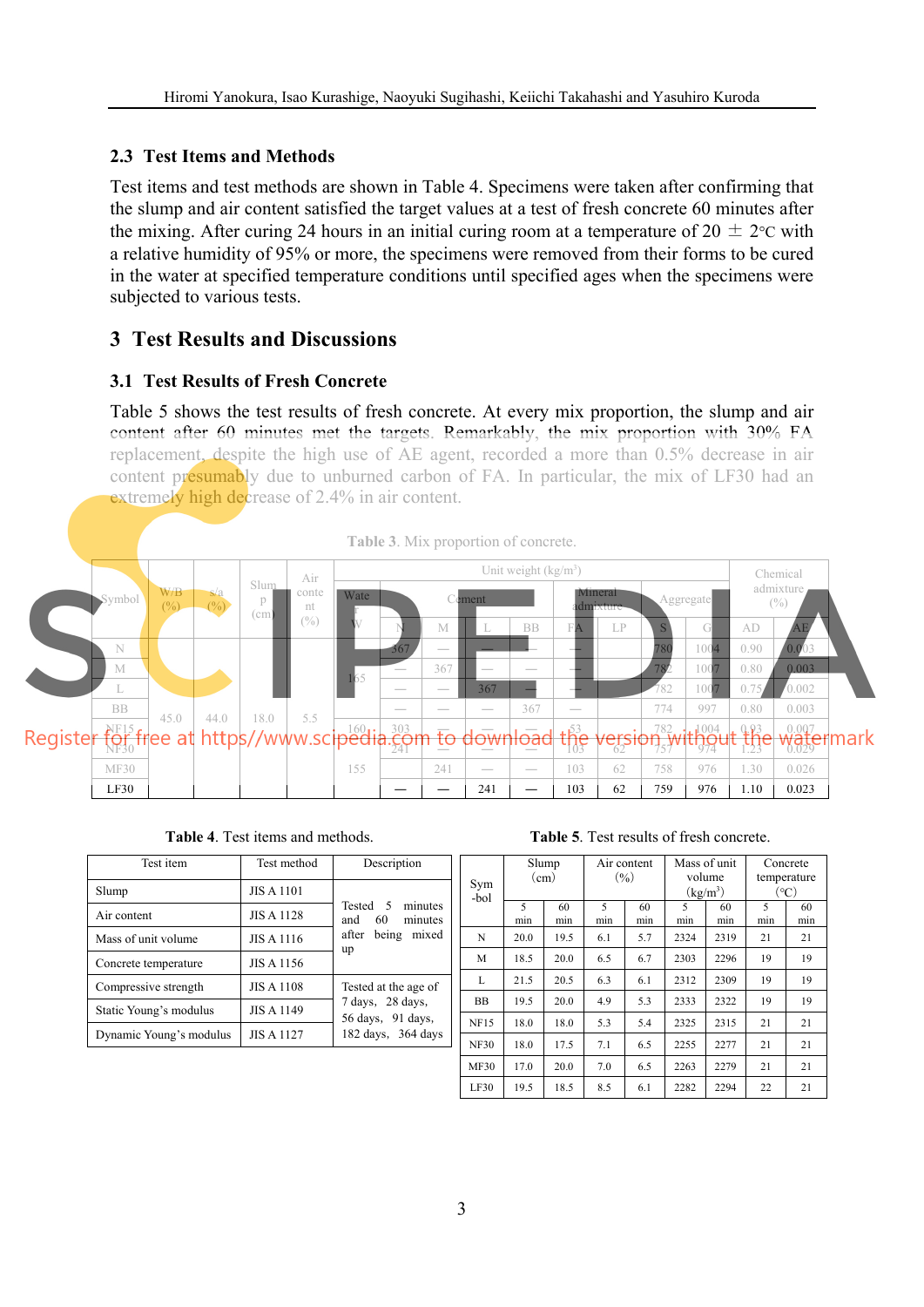#### **3.2 Relationship between Age and Compressive Strength**

Figure 1 shows the relationship between age and compressive strength for each mix proportion. The strength at the age of 7 days of the mix proportions using only Portland cement without FA increased in the order of  $N > M > L$ , and the higher the curing temperature, the faster the development of strength. However, at a high curing temperature of 30°C, their increase of strength tended to slow down in an earlier stage: N peaked after age 28 days; M after 56 days; L after 91 days. On the other hand, it was observed that all the mix proportions with FA replacement for cement did not reach the peak and still continued to develop their strengths. The substitution of FA for cement demonstrates a high effect on strength increase.

The compressive strength of BB at the age of 7 days varied largely due to curing temperature, and at the temperature of 30°C, was equivalent to N, and at 5°C equivalent to M, with a large difference from the mix with Portland cement without FA. At the curing temperature of 30°C, the growth in strength of BB slowed down after 56 days of age.

On the other hand, the strength for mix proportions with FA developed in the order of NF15> NF30> MF30> LF30, and grew for a long period regardless of differences in binder type and curing temperature.

### **3.3 Relationship between Temperature Adjusted Concrete Age and Compressive Strength**

The strength development of concrete is closely related with the maturity (time considering temperature ingredient) (Fuminori *et al.*, 1991), and this tendency is more pronounced for the case of a mix proportion using FA (pozzolan material). We studied on the relationship between temperature-adjusted concrete age (te) and compressive strength  $(f)$ 1990) which are shown in Equation (1); maturity law.

(1)



 $t_e = \sum_i \Delta t_i$  $\frac{13.65 - \frac{13.65}{273 + T(\Delta t_i)}}{273 + T(\Delta t_i)}$ 4000

#### ൌ1

**Figure 1**. Relationship between concrete age and compressive strength in each mix.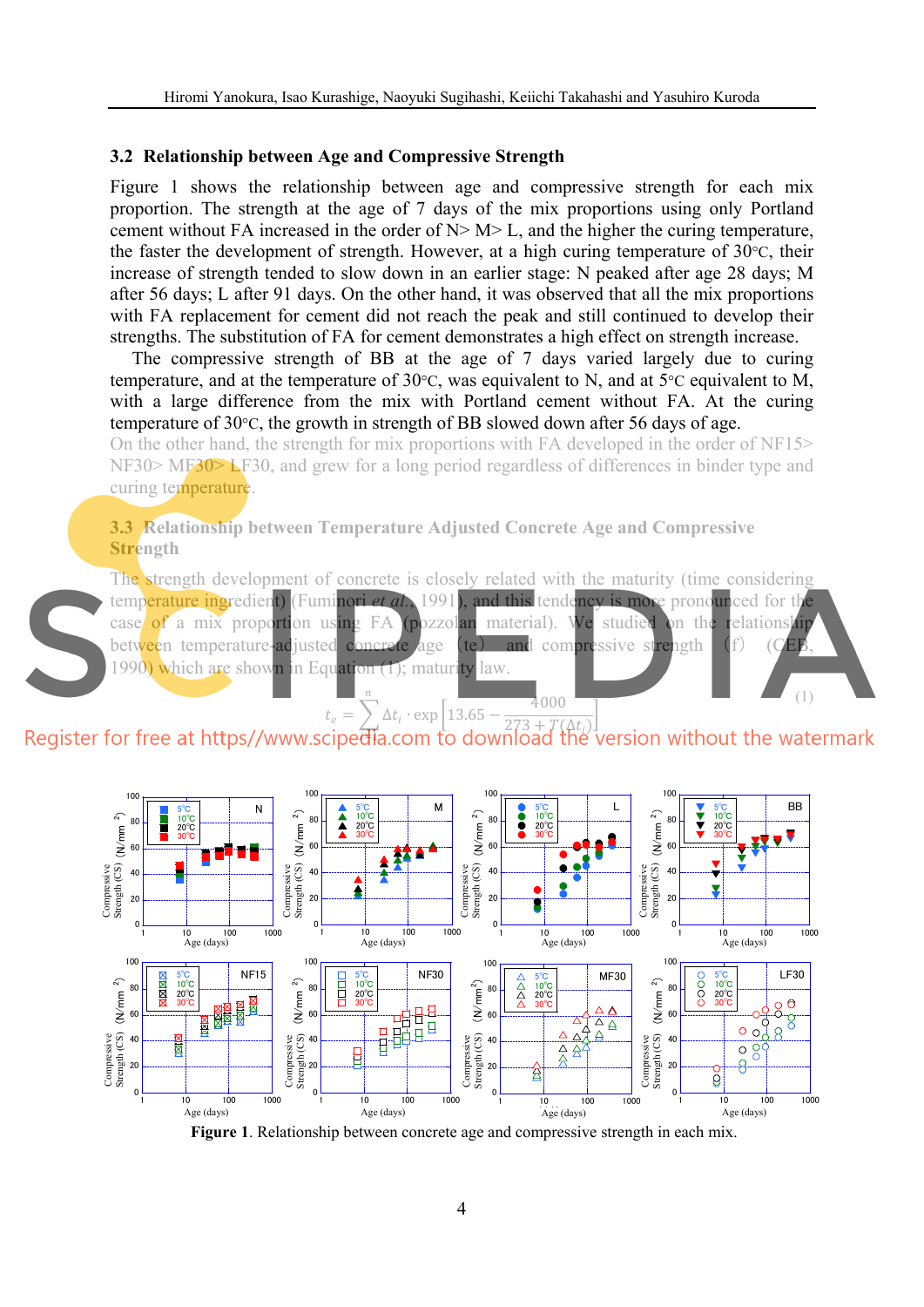Figure 2 shows the results of the relationship between temperature-adjusted concrete age and compressive strength for each mix proportion. The results of the regression analysis using Equation (2) are shown in Table 6 and Figure 2.

$$
f(t_e) = a \cdot \log_{10} t_e + b \tag{2}
$$

For N, M, L and BB, the data were regressed in the range with high linearity. "a" and "b" are regression coefficients obtained from experimental results.

Figure 2 indicates that the relationship between temperature adjusted concrete age and compressive strength for the mix proportions using FA keeps linearity for one year, while the relationship not using FA has limited linearity up to 91 days, from which we learn that strength development by FA continues for a long span of time. In the case of N without FA, the long term strength peaks at  $60N/mm^2$ , while NF15 with 15% of cement replaced by FA still keeps increasing its strength even at about 80 N/mm<sup>2</sup>, and NF15 with 30% replaced by FA does not peak even at 65N/mm<sup>2</sup>. In the case of N, it was discovered that the effect of strength increase was greatly enhanced by about 15% replacement of cement by FA.



**Figure 2**. Relationship between temperature adjusted concrete age and compressive strength in each mix.

| Symbol      | Regression<br>coefficient |         | Correlation<br>coefficient | Regression interval                                                |  |
|-------------|---------------------------|---------|----------------------------|--------------------------------------------------------------------|--|
|             | a                         | b       | R                          |                                                                    |  |
| N           | 20.1                      | 27.4    | 0.989                      | Up<br>Temperature<br>to<br>Adjusted Concrete Age<br>(TACA) 28 days |  |
| M           | 26.9                      | 7.2     | 0.994                      | Up to TACA 56 days                                                 |  |
|             | 36.3                      | $-10.9$ | 0.972                      | Up to TACA 91 days                                                 |  |
| <b>BB</b>   | 31.9                      | 9.5     | 0.983                      | Up to TACA 56 days                                                 |  |
| <b>NF15</b> | 18.1                      | 24.8    | 0.976                      | Up to TACA 364 days                                                |  |
| <b>NF30</b> | 19.5                      | 11.2    | 0.952                      | Up to TACA 364 days                                                |  |
| MF30        | 26.1                      | $-3.1$  | 0.971                      | Up to TACA 364 days                                                |  |
| LF30        | 31.5                      | $-12.5$ | 0.967                      | Up to TACA 364 days                                                |  |

**Table 6**. Results of regression analysis for temperature adjusted concrete age and compression strength.

**Table 7**. Results of regression analysis for temperature adjusted concrete age and static Young's modulus.

| Symbol      | Regression<br>coefficient |      | Correlation<br>coefficient | Regression interval                                                   |
|-------------|---------------------------|------|----------------------------|-----------------------------------------------------------------------|
|             | a                         | h    | R                          |                                                                       |
| N           | 5.61                      | 35.1 | 0.964                      | Temperature<br>to<br>up<br>Adjusted<br>Concrete<br>Age (TACA) 28 days |
| M           | 6.70                      | 29.9 | 0.990                      | up to TACA 56 days                                                    |
| L           | 9.69                      | 24.9 | 0.976                      | up to TACA 91 days                                                    |
| <b>BB</b>   | 7.34                      | 32.0 | 0.972                      | up to TACA 56 days                                                    |
| <b>NF15</b> | 4.02                      | 36.0 | 0.964                      | up to TACA 364 days                                                   |
| <b>NF30</b> | 4.61                      | 31.0 | 0.971                      | up to TACA 364 days                                                   |
| <b>MF30</b> | 6.60                      | 26.4 | 0.974                      | up to TACA 364 days                                                   |
| LF30        | 8.66                      | 22.8 | 0.951                      | up to TACA 364 days                                                   |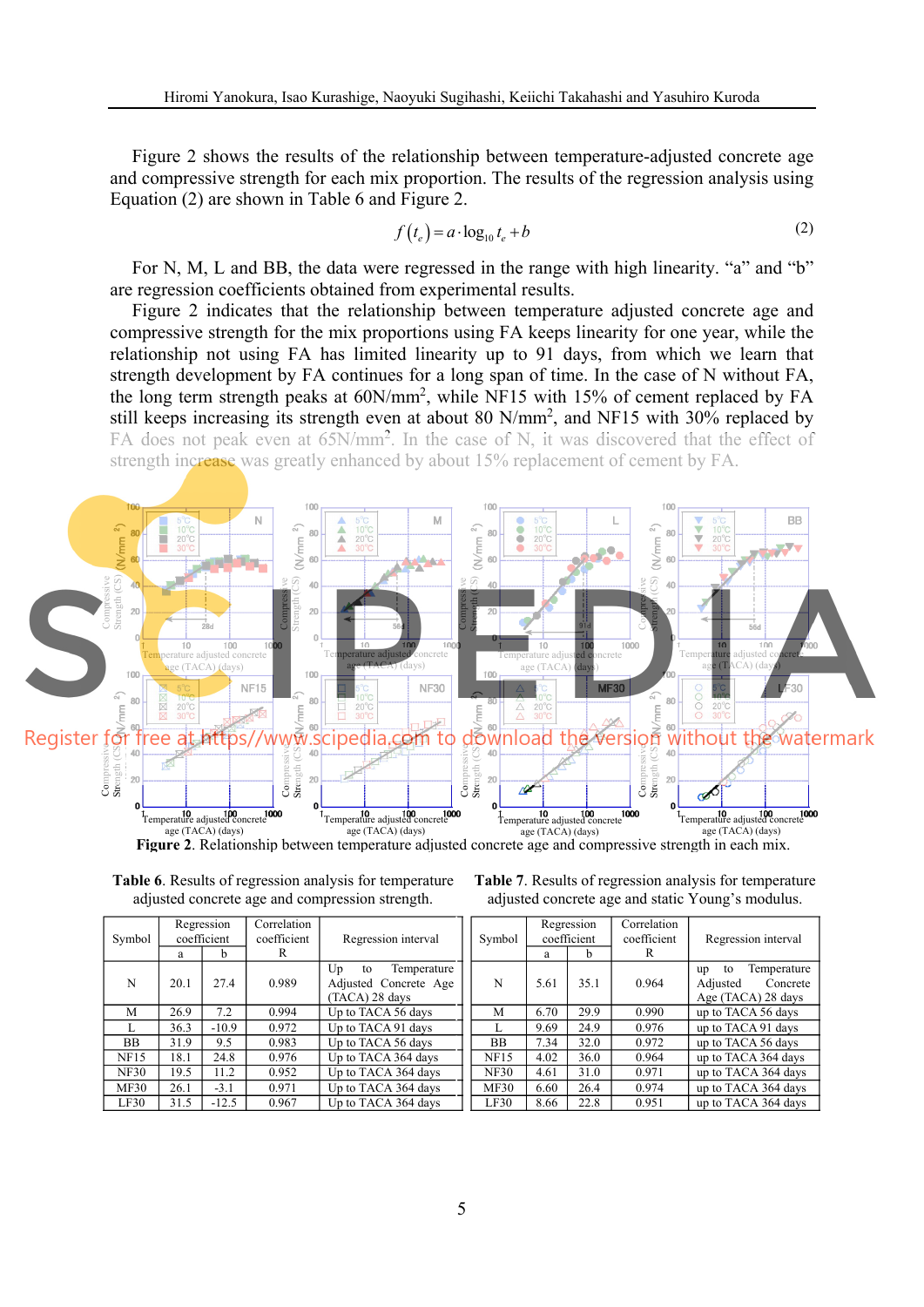Table-6 shows the list of calculation results of regression coefficients "a" and "b". The larger the regression coefficient "a", the faster the increase in long-term strength, and the regression coefficient "b" represents the initial strength. The regression coefficients "a" for the mixes using FA respectively are close to those of Portland cement as the base material (87  $\sim$ 97% to each cement). As is the case with the ranking of "a" of base cement (L> M> N), the ranking of the mix proportions using FA was in the order of LF30> MF30> NF30> NF15, and the regression coefficient "a" for BB was between that of M and L.

On the other hand, it was found from the ranking of regression coefficients "b" that the initial strengths of mix proportions are ranked in the order of  $N > NF15 > NF30 > BB > M>$ MF30> L> LF30. The initial strength of the mix proportion using FA decreases as the initial strength of the base cement decreases and as the FA replacement rate increases.

#### **3.4 Relationship Between Temperature Adjusted Concrete Age and Static Young's Modulus**

Figure 3 shows the relationship between temperature adjusted concrete age and static Young's modulus, and Table 7 shows the results of linear regression analysis. The range of regression analysis was the same as that of the compression strength regression analysis in Section 3.3.

The static Young's modulus tended to develop in the same manner as the compressive strength. In other words, in the concretes without FA, the regression coefficient "a" was ranked in the order of L> BB> M> N, and in the concretes using FA, in the order of LF30>  $MF30> NF30> NF15$ . However, it was smaller than the regression coefficient "a" compressive strength, generally with a small difference resulting from the temperature adjusted concrete age. On the other hand, the regression coefficient developed in the order of  $N > NF15 > BB > NF30 > M > MF30 > L > LF30$ , and had an almost same tendency as the compressive strength, except for the fact that BB was slightly larger than NF30.

**MERGE AT DITIDS//WWW.SCIDEGIA.COM TO CLOWNIOAD THE VELSION®** 



**Figure 4**. Relationship between temperature adjusted concrete age and dynamic Young's modulus in each mix.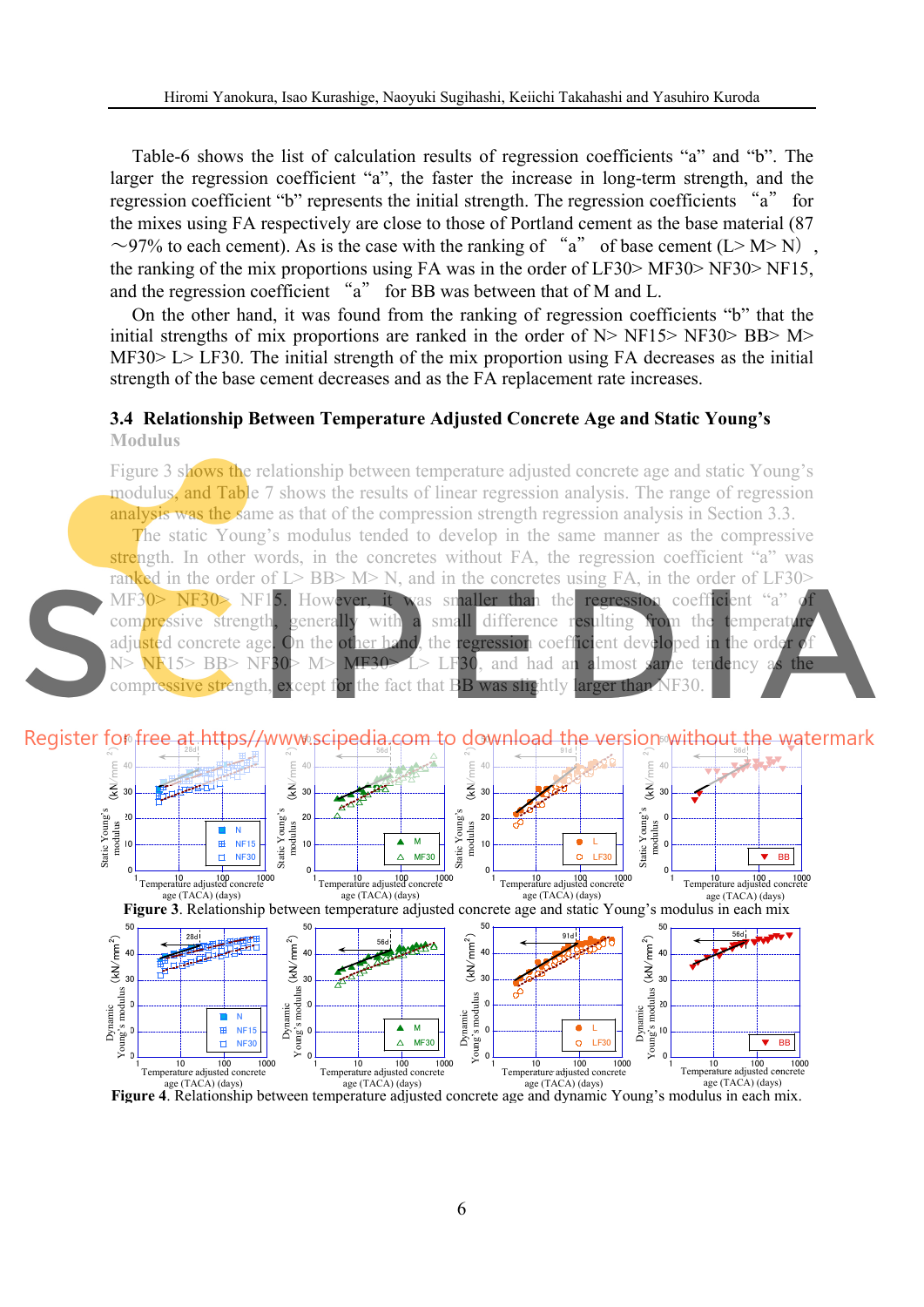#### **3.5 Relationship Between Temperature Adjusted Concrete Age and Dynamic Young's Modulus**

Figure 4 shows the relationship between temperature adjusted concrete age and dynamic Young's modulus, and Table 8 the results of linear regression analysis. The range of regression analysis was the same as in Section 3.3.

From the difference in regression coefficient of "a", it was confirmed that the dynamic Young's modulus developed earlier than the compressive strength and static Young's modulus and tended to level off earlier with the age. The magnitude relationship of the regression coefficients "a" and "b" demonstrated the same tendency as in the static Young's modulus.

#### **3.6 Relationship Between Compressive Strength and Young's Modulus**

Figure 5 shows the relationship between compressive strength and static Young's modulus, Figure 6 shows the relationship between compressive strength and dynamic Young's modulus, and Figure 7 shows the relationship between static Young's modulus and dynamic Young's modulus.

Regardless of the types of binder or the use of FA, the relationship between compressive strength and static Young's modulus and the relationship between compressive strength and dynamic Young's modulus were constant. Moreover, the dynamic Young's modulus tended to fluctuate less than the static modulus.

Symbol

egress coefficient

a b

N 5.61 35.1  $-0.964$ 

The dynamic Young's modulus is generally given by the specimen's flexural vibration at which the specimen underwent resonant vibration. Since this modulus represents a status where almost no load works, it tends to grow larger than the

static Young's modulus. (Ohmsha, 2004) In this experiment, as shown in Figure 7, the dynamic Young's modulus was larger than the static Young's modulus. This trend was more noticeable at young ages.



**Figure 5**. Relationship between compressive strength and static Young's modulus.



**Figure 6**. Relationship between compressive strength and dynamic Young's modulus.



**Figure 7**. Relationship between static Young's modulus and dynamic Young's modulus.



Regression inter

Tem Adjusted C

**Table 8.** Results of regression analysis for temperature adjusted concrete age and dynamic Young's modulus. justed concrete age and dynamic Young's modulus

> Correlat coeffic R